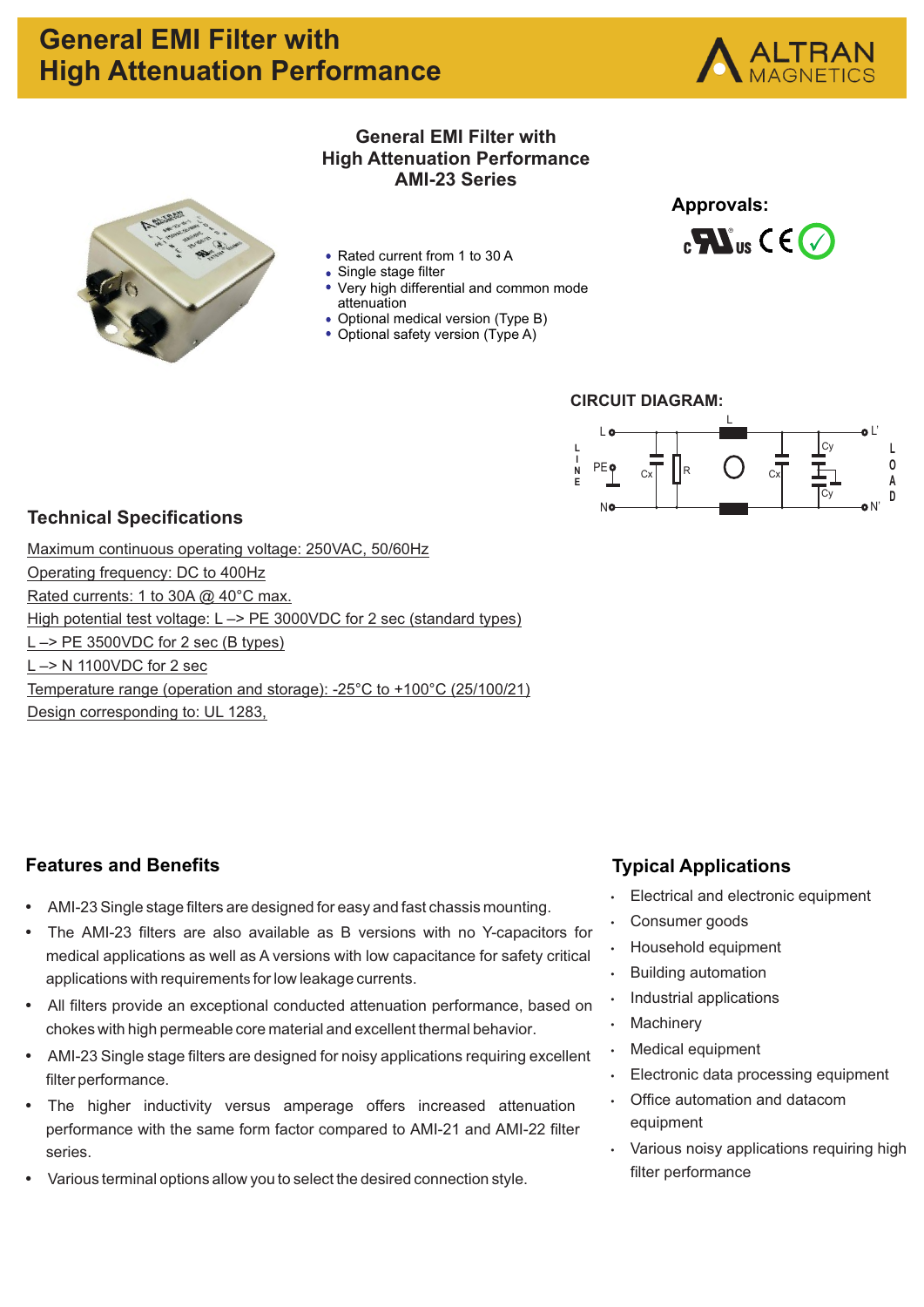# **General EMI Filter with High Attenuation Performance**



### **FILTER SELECTION TABLE**

|              | Rated current               | Leakage current<br>@ 250VAC/50Hz | Inductance<br>ΣL | ΣCx  | Capacitance Capacitance<br>$\Sigma$ Cy | Resistance   Connetion type<br>ΣR |              |             |                |
|--------------|-----------------------------|----------------------------------|------------------|------|----------------------------------------|-----------------------------------|--------------|-------------|----------------|
|              | $@40^{\circ}C(25^{\circ}C)$ | (@ 120VAC/60Hz)                  |                  |      |                                        |                                   | $\pmb{0}$    |             | 兽              |
|              | Α                           | mA                               | mH               | uF   | nF                                     | $K_{\Omega}$                      |              |             |                |
| AMI-23-1-X   | 1(1.1)                      | 0.34(0.20)                       | 20               | 0.44 | 4.4                                    | 1000                              | $\mathbf{1}$ | 3           |                |
| AMI-23-3-X   | 3(3.4)                      | 0.52(0.30)                       | 14               | 0.66 | 6.6                                    | 1000                              | $\mathbf{1}$ | 3           |                |
| AMI-23-4-X   | 4(4.5)                      | 0.52(0.30)                       | 14               | 0.66 | 6.6                                    | 1000                              | 1            | 3           |                |
| AMI-23-6-X   | 6(6.7)                      | 0.73(0.43)                       | 8                | 0.94 | 9.4                                    | 680                               | 1            | 3           |                |
| AMI-23-8-X   | 8(8.9)                      | 0.73(0.43)                       | 8                | 0.94 | 9.4                                    | 680                               | 1            | 3           |                |
| AMI-23-10-X  | 10(11.2)                    | 0.73(0.43)                       | 8                | 0.94 | 9.4                                    | 680                               | 1            | 3           |                |
| AMI-23-12-X  | 12(13.4)                    | 1.57(0.90)                       | 4                | 2.00 | 20                                     | 330                               | 1            | 3           |                |
| AMI-23-16-X  | 16 (17.9)                   | 1.57(0.90)                       | $\overline{4}$   | 2.00 | 20                                     | 330                               | $\mathbf{1}$ | 3           |                |
| AMI-23-20-X  | 20(22.4)                    | 1.57(0.90)                       | $\overline{4}$   | 2.00 | 20                                     | 330                               | 1            | 3           | $6\phantom{1}$ |
| AMI-23-30-X  | 30 (33.5)                   | 1.57(0.90)                       | $\overline{2}$   | 2.00 | 20                                     | 330                               |              |             | 6              |
|              |                             |                                  |                  |      |                                        |                                   |              |             |                |
| AMI-23A-1-X  | 1(1.1)                      | 0.074(0.04)                      | 20               | 0.44 | 0.94                                   | 1000                              | 1            | 3           |                |
| AMI-23A-3-X  | 3(3.4)                      | 0.074(0.04)                      | 14               | 0.66 | 0.94                                   | 1000                              | $\mathbf{1}$ | 3           |                |
| AMI-23A-4-X  | 4(4.5)                      | 0.074(0.04)                      | 14               | 0.66 | 0.94                                   | 1000                              | $\mathbf 1$  | 3           |                |
| AMI-23A-6-X  | 6(6.7)                      | 0.074(0.04)                      | 8                | 0.94 | 0.94                                   | 680                               | $\mathbf{1}$ | 3           |                |
| AMI-23A-8-X  | 8(8.9)                      | 0.074(0.04)                      | 8                | 0.94 | 0.94                                   | 680                               | 1            | 3           |                |
| AMI-23A-10-X | 10(11.2)                    | 0.074(0.04)                      | 8                | 0.94 | 0.94                                   | 680                               | $\mathbf{1}$ | 3           |                |
| AMI-23A-12-X | 12(13.4)                    | 0.074(0.04)                      | 4                | 2.00 | 0.94                                   | 330                               | 1            | 3           |                |
| AMI-23A-16-X | 16 (17.9)                   | 0.074(0.04)                      | 4                | 2.00 | 0.94                                   | 330                               | 1            | 3           |                |
| AMI-23A-20-X | 20(22.4)                    | 0.074(0.04)                      | 4                | 2.00 | 0.94                                   | 330                               | 1            | 3           | 6              |
| AMI-23A-30-X | 30(33.5)                    | 0.074(0.04)                      | $\overline{2}$   | 2.00 | 0.94                                   | 330                               |              |             | 6              |
|              |                             |                                  |                  |      |                                        |                                   |              |             |                |
| AMI-23B-1-X  | 1(1.1)                      | €ÈE02Á€EÈE01D                    | 20               | 0.44 |                                        | 1000                              | $\mathbf{1}$ | $\mathsf 3$ |                |
| AMI-23B-3-X  | 3(3.4)                      | €ÈE02Á€EÈE01D                    | 14               | 0.66 |                                        | 1000                              | $\mathbf{1}$ | 3           |                |
| AMI-23B-4-X  | 4(4.5)                      | € <b>ÈEO2Á€EÈEO1D</b>            | 14               | 0.66 |                                        | 1000                              | $\mathbf 1$  | 3           |                |
| AMI-23B-6-X  | 6(6.7)                      | € <b>ÈEO2Á€EÈEO1D</b>            | 8                | 0.94 |                                        | 680                               | $\mathbf{1}$ | 3           |                |
| AMI-23B-8-X  | 8(8.9)                      | €ÈE02Á€EÈE01D                    | 8                | 0.94 |                                        | 680                               | 1            | 3           |                |
| AMI-23B-10-X | 10(11.2)                    | € <b>ÉE02Á€EE01D</b>             | 8.45             | 0.94 |                                        | 680                               | $\mathbf{1}$ | 3           |                |
| AMI-23B-12-X | 12 (13.4)                   | € <b>ÈEO2Á€EÈEO1D</b>            | 4                | 2.00 |                                        | 330                               | $\mathbf 1$  | 3           |                |
| AMI-23B-16-X | 16 (17.9)                   | € <b>ÈEO2Á€EÈEO1D</b>            | 4                | 2.00 |                                        | 330                               | $\mathbf{1}$ | 3           |                |
| AMI-23B-20-X | 20 (22.4)                   | €ÈE02Á €EÈE01D                   | 4                | 2.00 |                                        | 330                               | 1            | 3           | 6              |
| AMI-23B-30-X | 30(33.5)                    | €ÈE02Á €EÈE01D                   | $\overline{c}$   | 2.00 |                                        | 330                               |              |             | $6\phantom{1}$ |
|              |                             |                                  |                  |      |                                        |                                   |              |             |                |

Where X denotes connection type